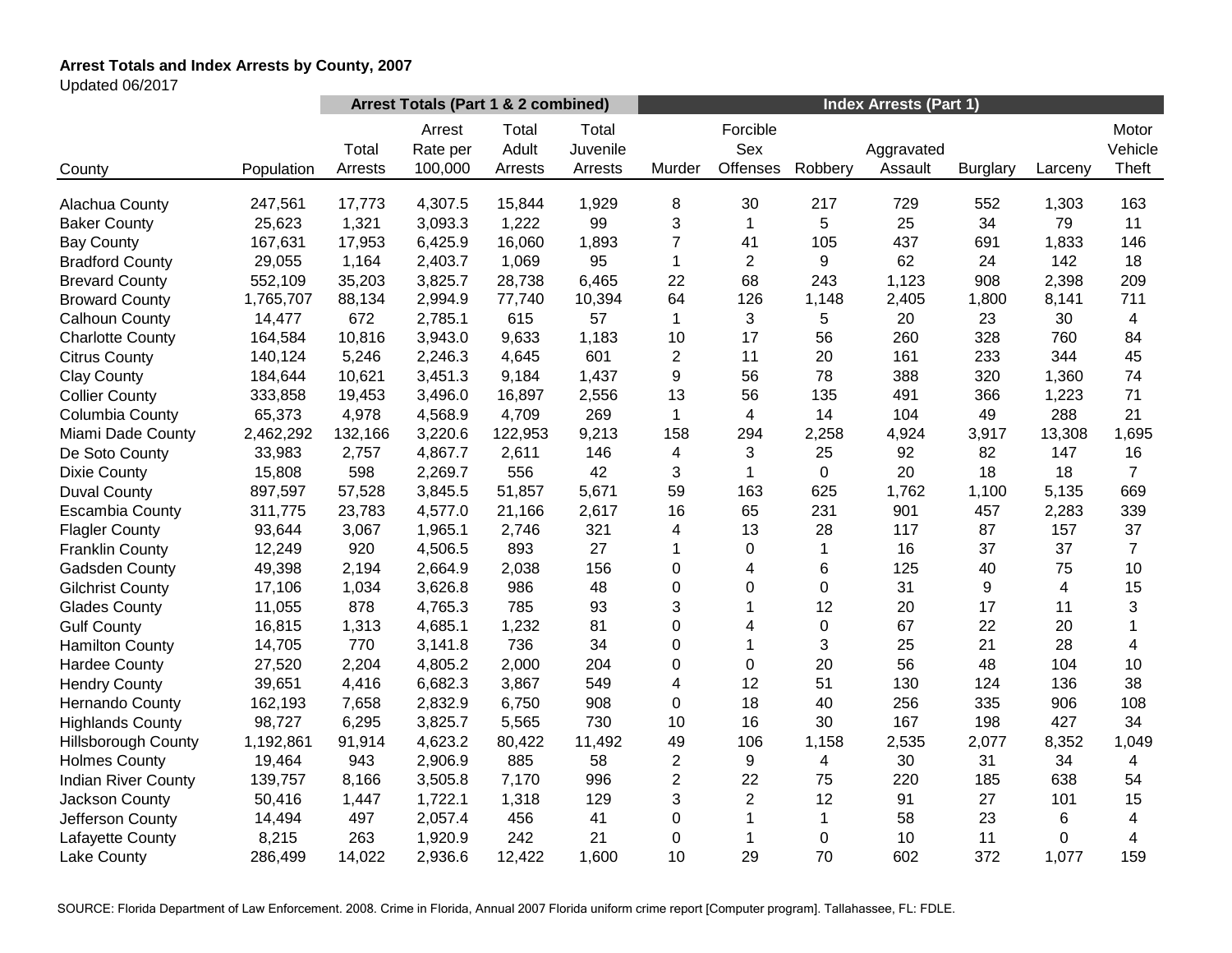# **Arrest Totals and Index Arrests by County, 2007**

Updated 06/2017

|                          |                      | Arrest Totals (Part 1 & 2 combined) |                               |                           |                              | <b>Index Arrests (Part 1)</b> |                             |                |                       |                 |         |                           |
|--------------------------|----------------------|-------------------------------------|-------------------------------|---------------------------|------------------------------|-------------------------------|-----------------------------|----------------|-----------------------|-----------------|---------|---------------------------|
| County                   | Population           | Total<br>Arrests                    | Arrest<br>Rate per<br>100,000 | Total<br>Adult<br>Arrests | Total<br>Juvenile<br>Arrests | Murder                        | Forcible<br>Sex<br>Offenses | Robbery        | Aggravated<br>Assault | <b>Burglary</b> | Larceny | Motor<br>Vehicle<br>Theft |
| Lee County               | 615,741              | 34,748                              | 3,386.0                       | 30,162                    | 4,586                        | 51                            | 80                          | 402            | 818                   | 777             | 3,577   | 273                       |
| Leon County              | 272,896              | 12,727                              | 2,798.2                       | 11,520                    | 1,207                        | 3                             | 27                          | 119            | 398                   | 194             | 1,344   | 150                       |
| Levy County              | 40,045               | 3,420                               | 5,124.2                       | 3,095                     | 325                          | 0                             | 6                           | $\overline{7}$ | 121                   | 90              | 150     | 34                        |
| <b>Liberty County</b>    | 7,772                | 151                                 | 1,165.7                       | 143                       | 8                            | 0                             | 0                           | 0              | $\mathbf 0$           | $\Omega$        | 0       | $\Omega$                  |
| <b>Madison County</b>    | 19,944               | 1,120                               | 3,369.4                       | 981                       | 139                          | 0                             | 5                           | 9              | 74                    | 30              | 72      | 11                        |
| <b>Manatee County</b>    | 320,968              | 20,905                              | 3,907.9                       | 18,621                    | 2,284                        | 25                            | 45                          | 244            | 835                   | 517             | 1,688   | 260                       |
| <b>Marion County</b>     | 325,023              | 22,195                              | 4,097.2                       | 19,650                    | 2,545                        | 10                            | 36                          | 157            | 759                   | 945             | 1,576   | 192                       |
| <b>Martin County</b>     | 143,737              | 9,672                               | 4,037.4                       | 8,530                     | 1,142                        | $\overline{c}$                | 14                          | 76             | 221                   | 218             | 1,012   | 44                        |
| Monroe County            | 78,987               | 7,649                               | 5,810.3                       | 7,437                     | 212                          | 3                             | 5                           | 18             | 153                   | 73              | 337     | 34                        |
| Nassau County            | 69,569               | 2,385                               | 2,057.0                       | 2,116                     | 269                          | 5                             | 11                          | 24             | 456                   | 82              | 240     | 40                        |
| <b>Okaloosa County</b>   | 196,540              | 15,419                              | 4,707.1                       | 13,831                    | 1,588                        | 8                             | 10                          | 49             | 270                   | 242             | 1,371   | 122                       |
| <b>Okeechobee County</b> | 39,030               | 2,063                               | 3,171.4                       | 1,874                     | 189                          | 0                             | 4                           | 11             | 133                   | 51              | 144     | 20                        |
| <b>Orange County</b>     | 1,105,603            | 68,068                              | 3,694.0                       | 61,154                    | 6,914                        | 99                            | 174                         | 993            | 2,190                 | 2,013           | 5,839   | 1,031                     |
| Osceola County           | 266,123              | 21,535                              | 4,855.3                       | 19,602                    | 1,933                        | 13                            | 21                          | 134            | 651                   | 602             | 956     | 116                       |
| Palm Beach County        | 1,295,033            | 81,743                              | 3,787.2                       | 74,472                    | 7,271                        | 49                            | 90                          | 846            | 2,214                 | 1,586           | 6,350   | 511                       |
| Pasco County             | 434,425              | 22,528                              | 3,111.4                       | 20,659                    | 1,869                        | 9                             | 40                          | 129            | 645                   | 730             | 2,001   | 249                       |
| <b>Pinellas County</b>   | 944,199              | 48,850                              | 3,104.2                       | 41,930                    | 6,920                        | 42                            | 88                          | 532            | 1,835                 | 1,336           | 5,043   | 592                       |
| Polk County              | 581,058              | 30,966                              | 3,197.5                       | 26,187                    | 4,779                        | 35                            | 61                          | 277            | 877                   | 884             | 3,039   | 293                       |
| <b>Putnam County</b>     | 74,799               | 5,744                               | 4,607.5                       | 5,234                     | 510                          | 9                             | 8                           | 32             | 538                   | 183             | 372     | 42                        |
| St. Johns County         | 173,935              | 7,532                               | 2,598.2                       | 6,902                     | 630                          | 0                             | 10                          | 48             | 323                   | 169             | 501     | 61                        |
| St. Lucie County         | 271,961              | 18,527                              | 4,087.4                       | 15,935                    | 2,592                        | 13                            | 46                          | 127            | 600                   | 485             | 1,488   | 143                       |
| Santa Rosa County        | 142,144              | 9,694                               | 4,091.9                       | 8,864                     | 830                          | 3                             | 11                          | 24             | 180                   | 192             | 599     | 56                        |
| Sarasota County          | 382,383              | 22,260                              | 3,492.8                       | 20,781                    | 1,479                        | 19                            | 53                          | 207            | 1,100                 | 667             | 1,494   | 182                       |
| Seminole County          | 425,698              | 22,515                              | 3,173.4                       | 19,321                    | 3,194                        | 12                            | 21                          | 159            | 503                   | 436             | 1,815   | 191                       |
| <b>Sumter County</b>     | 89,771               | 3,142                               | 2,100.0                       | 2,888                     | 254                          | $\overline{2}$                | $\overline{2}$              | 11             | 107                   | 168             | 273     | 20                        |
| <b>Suwannee County</b>   | 39,608               | 1,966                               | 2,978.2                       | 1,792                     | 174                          | $\overline{2}$                | 3                           | 15             | 85                    | 73              | 71      | 32                        |
| <b>Taylor County</b>     | 22,516               | 1,664                               | 4,434.2                       | 1,512                     | 152                          | $\overline{2}$                | 1                           | 12             | 119                   | 37              | 42      | 18                        |
| <b>Union County</b>      | 15,722               | 497                                 | 1,896.7                       | 443                       | 54                           | 0                             | 3                           | 6              | 27                    | 23              | 26      | 6                         |
| <b>Volusia County</b>    | 507,938              | 40,741                              | 4,812.5                       | 37,375                    | 3,366                        | 12                            | 40                          | 235            | 994                   | 774             | 2,214   | 272                       |
| <b>Wakulla County</b>    | 29,417               | 1,501                               | 3,061.5                       | 1,354                     | 147                          | 4                             | 4                           | 3              | 35                    | 47              | 87      | 15                        |
| <b>Walton County</b>     | 57,093               | 4,443                               | 4,669.2                       | 4,101                     | 342                          | 0                             | 4                           | 6              | 76                    | 69              | 145     | 17                        |
| <b>Washington County</b> | 23,719               | 1,987                               | 5,026.4                       | 1,849                     | 138                          | 1                             | $\overline{2}$              | 0              | 39                    | 48              | 86      | 8                         |
| Florida                  | 18,680,367 1,126,524 |                                     | 6,030.5                       | 1,006,327                 | 120,197                      | 902                           | 2,105                       | 11,597         | 35,836                | 28,307          | 94,857  | 10,874                    |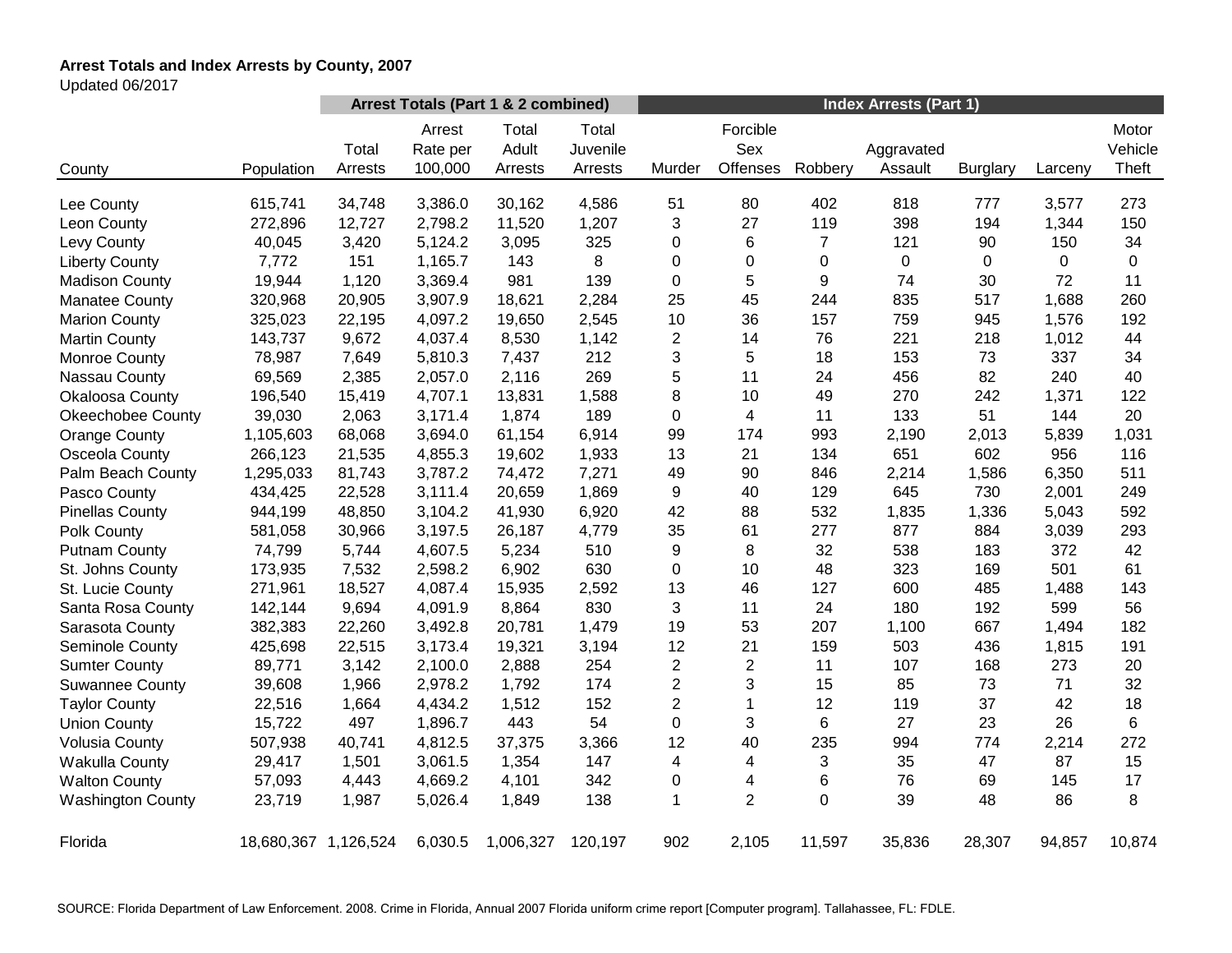Updated 06/2017

**Part 2 Arrests**

|                            |                              | Kidnap/        |                | Simple  | Drug   |                |                |                | Counterfeit/   | Extortion/     |                |
|----------------------------|------------------------------|----------------|----------------|---------|--------|----------------|----------------|----------------|----------------|----------------|----------------|
| County                     | Manslaughter Abduction Arson |                |                | Assault | Arrest | <b>Bribery</b> | Embezzlement   | Fraud          | Forgery        | Blackmail      | Intimidation   |
|                            |                              |                |                |         |        |                |                |                |                |                |                |
| Alachua County             | 2                            | 22             | 8              | 1,480   | 2,476  | 1              | 24             | 1,209          | 54             | 0              | 11             |
| <b>Baker County</b>        | 0                            | $\overline{0}$ | 0              | 44      | 158    | $\mathbf 0$    | 0              | $\overline{2}$ | $\mathbf{1}$   | 0              | 0              |
| <b>Bay County</b>          | $\overline{7}$               | 16             | 8              | 1,510   | 1,984  | 1              | 43             | 320            | 74             | 6              | 92             |
| <b>Bradford County</b>     | 0                            | 1              | 0              | 182     | 206    | 0              | $\overline{2}$ | $\overline{2}$ | 23             | 0              | $\mathbf{1}$   |
| <b>Brevard County</b>      | 5                            | 16             | 35             | 2,818   | 5,152  | 6              | 34             | 430            | 56             | 3              | 74             |
| <b>Broward County</b>      | 4                            | 41             | 40             | 5,378   | 16,764 | 3              | 224            | 805            | 394            | 9              | 164            |
| <b>Calhoun County</b>      | 0                            |                | 0              | 63      | 150    | 0              | 0              | $\overline{7}$ | 9              | 0              | 0              |
| <b>Charlotte County</b>    | 0                            | 3              | 3              | 616     | 1,262  | 0              | 34             | 83             | 54             | $\Omega$       | 5              |
| <b>Citrus County</b>       | 0                            |                | 5              | 648     | 672    | 0              | 0              | 175            | 26             | 0              | 5              |
| <b>Clay County</b>         | 0                            |                | $\overline{2}$ | 1,009   | 1,328  | 0              | 0              | 406            | 87             |                | 3              |
| <b>Collier County</b>      | 0                            | 14             | 4              | 1,332   | 2,003  | 2              | 6              | 442            | 64             | 0              | 21             |
| Columbia County            | 0                            | 3              | 3              | 261     | 326    | 0              | 0              | 63             | 13             | 0              | $\overline{2}$ |
| Miami Dade County          | 15                           | 156            | 43             | 8,322   | 27,361 | 15             | 51             | 1,451          | 624            | 41             | 1,469          |
| De Soto County             | $\pmb{0}$                    | 1              | 3              | 179     | 406    | 0              | $\Omega$       | 28             | 6              | $\overline{2}$ | 48             |
| <b>Dixie County</b>        | 5                            | 0              | 1              | 32      | 87     | 0              | $\Omega$       | $\overline{7}$ | 19             | 0              | 3              |
| <b>Duval County</b>        | 3                            | 13             | 19             | 4,477   | 10,236 | 0              | 187            | 1,433          | 66             | $\overline{c}$ | 23             |
| <b>Escambia County</b>     | 4                            | 36             | 6              | 2,402   | 2,348  | 0              | 5              | 757            | 62             | 0              | 149            |
| <b>Flagler County</b>      | 0                            | 1              | 2              | 320     | 396    | 0              | 6              | 28             | 14             | 0              | 14             |
| <b>Franklin County</b>     | 0                            | $\Omega$       | 1              | 43      | 218    | $\overline{0}$ | $\Omega$       | $\mathbf 0$    | 1              | $\Omega$       | 3              |
| Gadsden County             | 0                            |                | 0              | 188     | 151    | 0              | $\overline{2}$ | 14             | 14             | $\Omega$       |                |
| <b>Gilchrist County</b>    |                              | $\Omega$       | 1              | 51      | 98     | $\Omega$       | $\Omega$       | 1              | 1              | $\Omega$       | $\Omega$       |
| <b>Glades County</b>       | 0                            | 0              | 0              | 36      | 113    | 1              | $\Omega$       | 2              | $\Omega$       | 0              | $\Omega$       |
| <b>Gulf County</b>         | 0                            | 0              | 0              | 29      | 254    | 0              | 2              | 0              | 9              | 0              | 0              |
| <b>Hamilton County</b>     | 1                            | 2              | 0              | 69      | 61     | 0              | $\Omega$       | 3              | 3              | 0              | 0              |
| <b>Hardee County</b>       | 0                            | 3              | 0              | 227     | 228    | 0              | 0              | 13             | $\overline{7}$ | 0              | 0              |
| <b>Hendry County</b>       | $\overline{2}$               | 4              |                | 251     | 298    | 0              | 0              | 35             | 5              | 0              | 8              |
| <b>Hernando County</b>     | 0                            | 14             | 4              | 946     | 1,161  | 0              | 0              | 152            | 45             | 3              | 88             |
| <b>Highlands County</b>    | 1                            | 3              | $\overline{7}$ | 314     | 633    | 0              | 0              | 53             | 16             | 0              | 30             |
| <b>Hillsborough County</b> | 14                           | 29             | 13             | 7,448   | 12,910 | 3              | 368            | 1,724          | 832            | 0              | 183            |
| <b>Holmes County</b>       | 0                            | $\Omega$       | 0              | 122     | 122    | 0              | 0              | $\overline{2}$ | 15             | 0              | 0              |
| <b>Indian River County</b> |                              |                | 0              | 726     | 1,086  | 1              | 3              | 204            | 18             | 0              | 14             |
| Jackson County             | 0                            |                |                | 98      | 89     | $\mathbf 0$    | 0              | 20             | 8              | 0              | $\overline{7}$ |
| Jefferson County           | 0                            |                |                | 9       | 81     | 0              | 0              | $\overline{7}$ | 11             | 0              | 0              |
| Lafayette County           | 0                            | 0              | 0              | 29      | 31     | 0              | 0              | $\overline{2}$ | 1              | 0              | 3              |
| <b>Lake County</b>         | 0                            | 16             | 6              | 1,386   | 2,461  | $\overline{0}$ | 19             | 125            | 134            | 4              | 35             |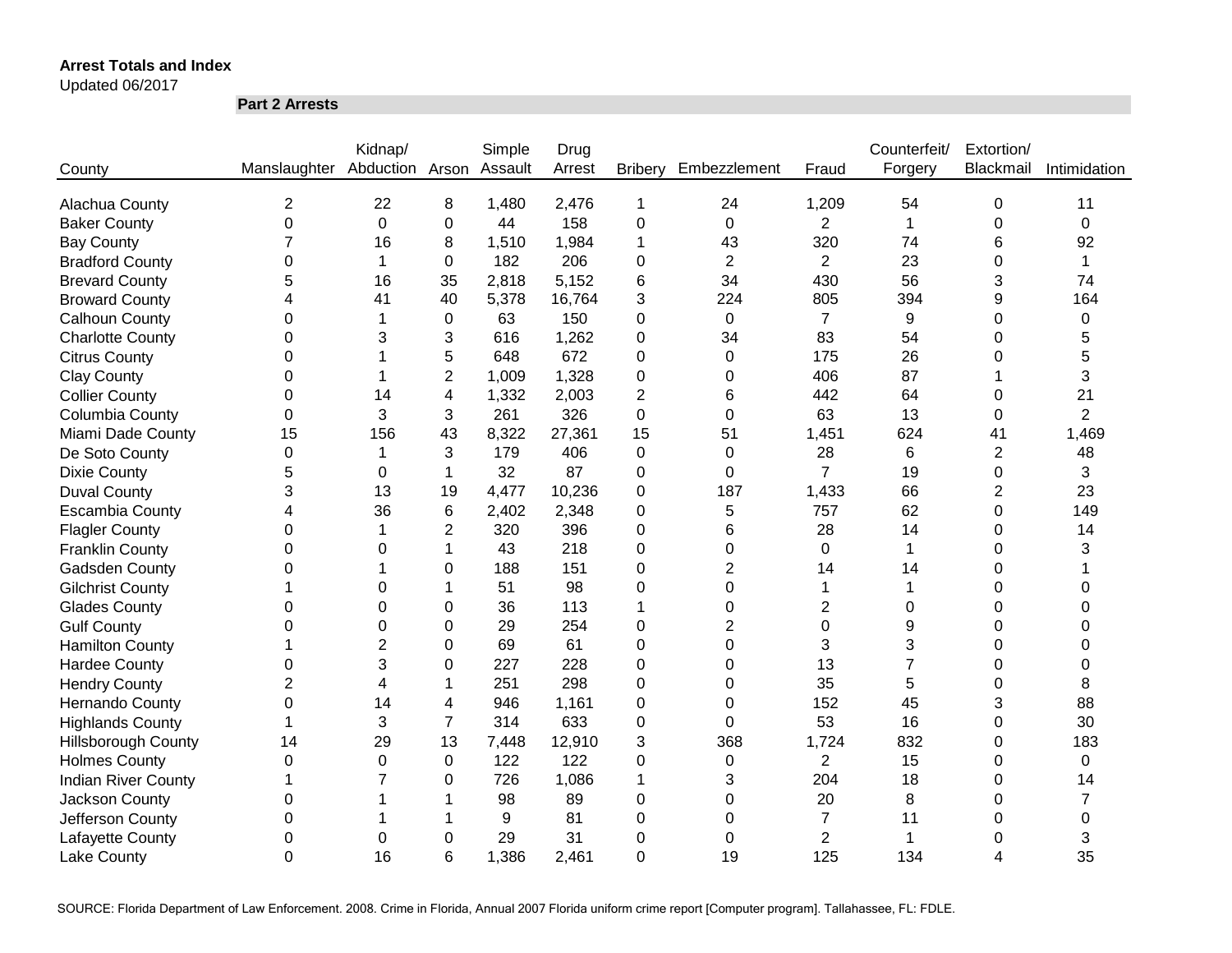Updated 06/2017

**Part 2 Arrests**

|                          |                | Kidnap/        |                | Simple  | Drug    |                |                |        | Counterfeit/ | Extortion/     |                |
|--------------------------|----------------|----------------|----------------|---------|---------|----------------|----------------|--------|--------------|----------------|----------------|
| County                   | Manslaughter   | Abduction      | Arson          | Assault | Arrest  | <b>Bribery</b> | Embezzlement   | Fraud  | Forgery      | Blackmail      | Intimidation   |
| Lee County               | 8              | 3              | 6              | 2,367   | 4,706   | 0              | 52             | 672    | 133          | 0              | 15             |
| Leon County              | 0              | 20             | 5              | 965     | 1,855   | 1              | 40             | 339    | 51           | 4              | 49             |
| Levy County              | 0              | 4              | 0              | 384     | 305     | 0              | $\overline{2}$ | 17     | 20           | 2              | 9              |
| <b>Liberty County</b>    | 0              | 0              | 0              | 0       | 3       | 0              | 0              | 0      | 0            | 0              | 0              |
| <b>Madison County</b>    | 0              | 1              | 0              | 166     | 88      | 0              | 0              | 9      | 12           |                | 30             |
| <b>Manatee County</b>    | 5              | 15             | $\overline{7}$ | 2,160   | 2,179   | 2              | 8              | 695    | 65           | 5              | 62             |
| <b>Marion County</b>     |                | 16             | 14             | 1,617   | 2,426   | 1              | 0              | 144    | 48           |                | 5              |
| <b>Martin County</b>     |                |                | 8              | 776     | 1,161   | 1              | 3              | 404    | 26           | 2              | $\overline{2}$ |
| Monroe County            |                |                | 3              | 356     | 589     | 0              | 8              | 62     | 9            | 0              | 1              |
| Nassau County            | 0              | 0              | 2              | 44      | 407     | 0              | 0              | 17     | 22           | 2              | 13             |
| Okaloosa County          | 5              | 23             | 3              | 1,003   | 1,697   | 0              | 0              | 178    | 39           | 0              | 24             |
| <b>Okeechobee County</b> | 0              | 0              | 1              | 218     | 357     | 0              | 0              | 1      | 15           | 0              | 0              |
| <b>Orange County</b>     | 4              | 138            | 28             | 5,389   | 9,164   | 16             | 21             | 1,081  | 221          | 3              | 221            |
| Osceola County           | 0              | 25             | 19             | 1,711   | 3,122   | 1              | $\mathbf 0$    | 247    | 37           | 0              | 21             |
| Palm Beach County        | 6              | 30             | 17             | 4,727   | 11,758  | $\overline{2}$ | 156            | 712    | 301          | 17             | 228            |
| Pasco County             | 3              | 17             | 19             | 2,510   | 1,683   | 0              | 6              | 376    | 41           | 3              | 33             |
| <b>Pinellas County</b>   | 3              | 26             | 38             | 5,955   | 9,534   | 0              | 106            | 556    | 363          | 3              | 527            |
| Polk County              | 6              | 48             | $\overline{7}$ | 4,347   | 4,741   | 0              | 10             | 190    | 114          | 7              | 121            |
| <b>Putnam County</b>     | 0              | 3              | 5              | 197     | 728     | 0              | 0              | 59     | 26           | 0              | 17             |
| St. Johns County         | $\overline{2}$ | 20             | 1              | 771     | 1,074   | 3              | -1             | 176    | 39           | 1              | 50             |
| St. Lucie County         | 0              | 12             | 5              | 1,816   | 2,917   | 0              | 9              | 293    | 67           | 0              | 35             |
| Santa Rosa County        | $\overline{2}$ | 12             | 1              | 788     | 825     | 0              | 1              | 110    | 20           | 0              | 25             |
| Sarasota County          | $\overline{2}$ | 10             | 11             | 910     | 3,633   | 0              | $\overline{2}$ | 272    | 217          | 9              | 17             |
| Seminole County          | 5              | 25             | 9              | 1,924   | 2,915   | 0              | 15             | 270    | 166          | $\overline{c}$ | 457            |
| <b>Sumter County</b>     | 0              | 9              | 1              | 228     | 409     | 0              | 0              | 13     | 19           | 0              | 3              |
| <b>Suwannee County</b>   | $\overline{2}$ | 8              | 0              | 185     | 351     | 0              | 0              | 5      | 10           |                | 9              |
| <b>Taylor County</b>     | 1              | $\overline{2}$ | 1              | 98      | 182     | 0              | 0              | 79     | 13           |                | 19             |
| <b>Union County</b>      |                | 0              | 0              | 29      | 34      | 0              | 0              | 6      | 6            | 0              | 4              |
| <b>Volusia County</b>    | 6              | 12             | 9              | 2,955   | 6,422   | 0              | $\Omega$       | 235    | 177          | 3              | 40             |
| <b>Wakulla County</b>    | 0              | $\overline{2}$ | 0              | 108     | 137     | 0              | $\Omega$       | 5      | 5            | 0              | 9              |
| <b>Walton County</b>     | 0              | 0              | 1              | 297     | 303     | 0              | $\Omega$       | 42     | 19           | 0              | 4              |
| <b>Washington County</b> | 0              | $\overline{2}$ | 2              | 186     | 345     | 0              | $\Omega$       | 7      | 10           | $\Omega$       | 0              |
| Florida                  | 129            | 892            | 440            | 88,232  | 169,360 | 60             | 1,450          | 17,277 | 5,077        | 138            | 4,506          |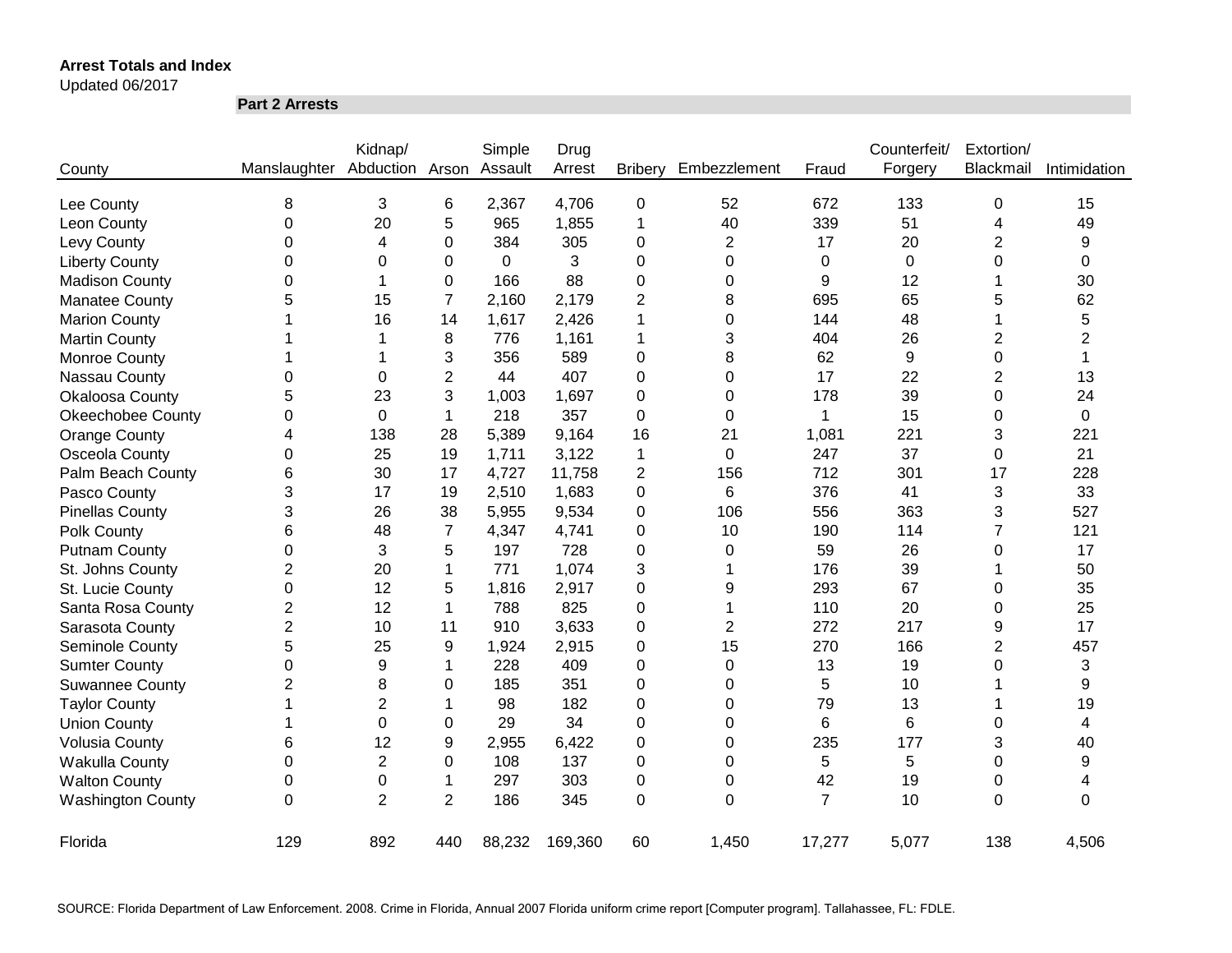Updated 06/2017

**Part 2 Arrests, continued**

|                            |              | Non-Forcible        | Stolen                  |            | Destruction/   |                | Weapons                 | Liquor Law  |        |
|----------------------------|--------------|---------------------|-------------------------|------------|----------------|----------------|-------------------------|-------------|--------|
| County                     | Prostitution | <b>Sex Offenses</b> | Property                | <b>DUI</b> | Vandalism      | Gambling       | Violations              | Violations  | Misc.  |
| Alachua County             | 32           | 40                  | 21                      | 845        | 144            | $\mathbf 0$    | 104                     | 1,368       | 6,930  |
| <b>Baker County</b>        | 0            | 11                  | 0                       | 63         | $\Omega$       | 0              | 1                       | 5           | 878    |
| <b>Bay County</b>          | 52           | 73                  | 36                      | 880        | 270            | 17             | 96                      | 496         | 8,712  |
| <b>Bradford County</b>     | 0            | 3                   | 5                       | 67         | 20             | 0              | $\overline{2}$          | 47          | 345    |
| <b>Brevard County</b>      | 91           | 103                 | 69                      | 2,656      | 226            | 0              | 198                     | 981         | 17,279 |
| <b>Broward County</b>      | 372          | 221                 | 515                     | 4,088      | 537            | 22             | 722                     | 2,731       | 40,705 |
| Calhoun County             | 0            | $\Omega$            | 0                       | 42         | 4              | 0              | 3                       | 6           | 301    |
| <b>Charlotte County</b>    | 1            | 24                  | 8                       | 571        | 87             | 0              | 22                      | 88          | 6,440  |
| <b>Citrus County</b>       | 3            | 48                  | 12                      | 427        | 22             | 0              | 24                      | 37          | 2,325  |
| <b>Clay County</b>         | 0            | 26                  | 35                      | 551        | 153            | 4              | 42                      | 115         | 4,573  |
| <b>Collier County</b>      | 24           | 39                  | 9                       | 1,424      | 125            | 0              | 104                     | 163         | 11,322 |
| Columbia County            | 5            | 4                   | 4                       | 182        | 23             | 0              | 19                      | 40          | 3,549  |
| Miami Dade County          | 1,430        | 640                 | 255                     | 4,027      | 852            | 102            | 1,249                   | 9,321       | 48,188 |
| De Soto County             | 0            | 14                  | 3                       | 112        | 14             | 0              | 5                       | 13          | 1,554  |
| <b>Dixie County</b>        | 0            | $\overline{2}$      | 3                       | 46         | 5              | 1              | 1                       | 1           | 318    |
| <b>Duval County</b>        | 711          | 408                 | 129                     | 3,702      | 520            | 55             | 792                     | 1,514       | 23,725 |
| <b>Escambia County</b>     | 45           | 102                 | 24                      | 1,037      | 302            | 4              | 95                      | 240         | 11,873 |
| <b>Flagler County</b>      | 0            | 20                  | 8                       | 200        | 14             | 0              | 15                      | 39          | 1,547  |
| <b>Franklin County</b>     | 0            | $\overline{2}$      | 0                       | 123        | $\overline{2}$ | 0              | 4                       | 16          | 408    |
| Gadsden County             | 5            | $\overline{7}$      | 4                       | 133        | 18             | 0              | 11                      | 20          | 1,365  |
| <b>Gilchrist County</b>    | $\Omega$     | 1                   | $\mathbf 0$             | 69         | $\mathbf{1}$   | 0              | $\overline{2}$          | $\mathbf 0$ | 749    |
| <b>Glades County</b>       | 0            | 1                   | 3                       | 36         | 5              | 0              | 3                       | 11          | 600    |
| <b>Gulf County</b>         | 0            | 1                   | 1                       | 68         | 6              | 0              | 6                       | $\mathbf 0$ | 823    |
| <b>Hamilton County</b>     | 0            | 3                   | 1                       | 35         | 5              | 0              | 3                       | 19          | 483    |
| <b>Hardee County</b>       | 0            | 15                  | 3                       | 125        | 26             | 5              | 14                      | 21          | 1,279  |
| <b>Hendry County</b>       | 1            | 20                  | 19                      | 215        | 34             | 0              | 25                      | 84          | 2,919  |
| Hernando County            | 1            | 37                  | 72                      | 732        | 129            | 0              | 48                      | 25          | 2,538  |
| <b>Highlands County</b>    | 0            | 21                  | $\overline{\mathbf{4}}$ | 412        | 38             | 0              | 34                      | 33          | 3,814  |
| <b>Hillsborough County</b> | 843          | 169                 | 407                     | 6,350      | 787            | 26             | 949                     | 3,031       | 40,502 |
| <b>Holmes County</b>       | $\pmb{0}$    | 5                   | 1                       | 49         | $\overline{2}$ | 1              | $\overline{\mathbf{4}}$ | 14          | 492    |
| <b>Indian River County</b> | 2            | 50                  | 4                       | 625        | 98             | 0              | 46                      | 141         | 3,944  |
| Jackson County             | 0            | 3                   | $\overline{2}$          | 66         | $\overline{7}$ | 0              | 8                       | 3           | 883    |
| Jefferson County           | 0            | 1                   | 0                       | 36         | 6              | 0              | 4                       | 0           | 247    |
| Lafayette County           | 0            | $\overline{2}$      | 0                       | 12         | 3              | 0              | 0                       | $\mathbf 0$ | 154    |
| <b>Lake County</b>         | 14           | 70                  | 19                      | 765        | 106            | $\overline{0}$ | 64                      | 198         | 6,281  |